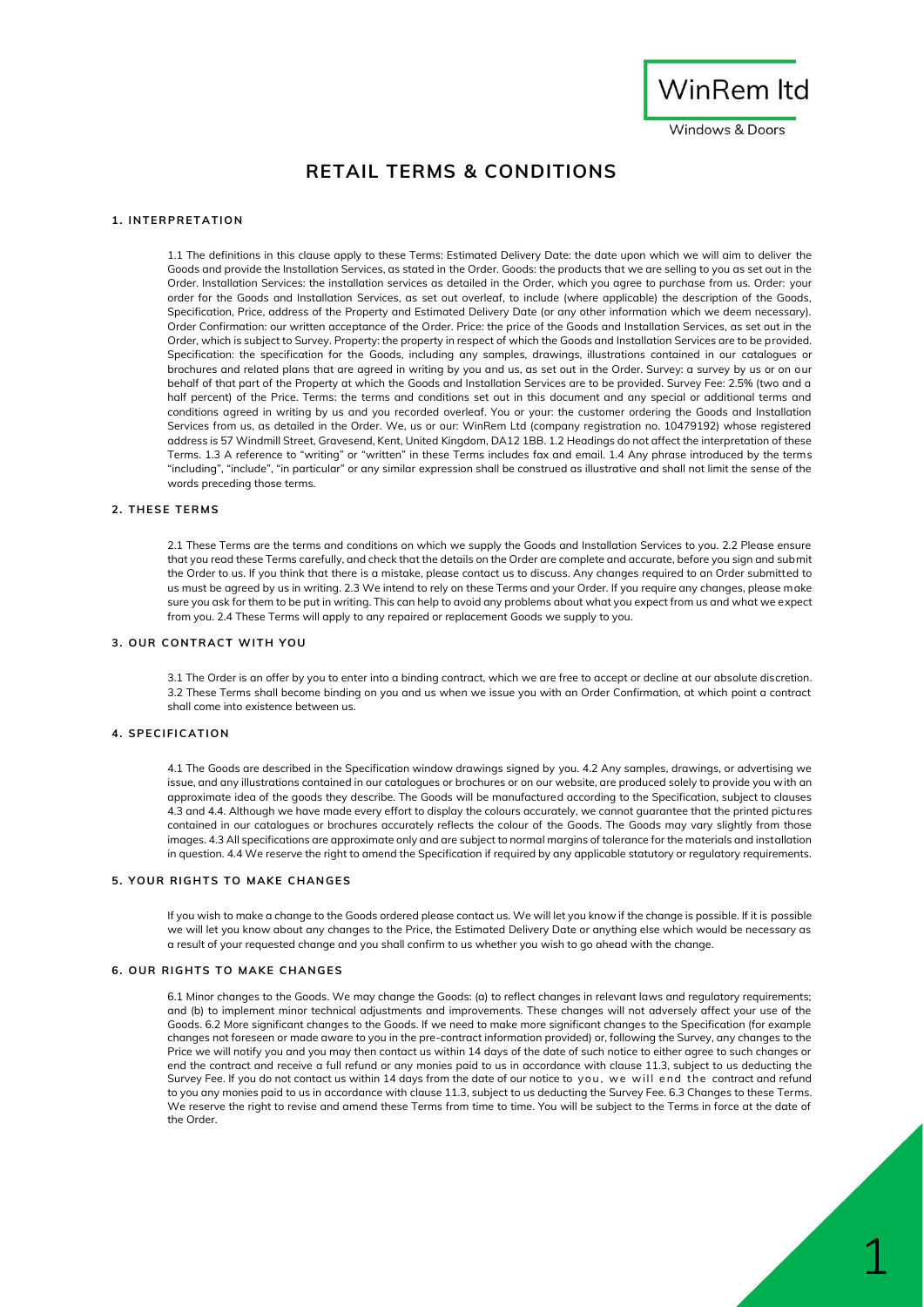

**Windows & Doors** 

## **7 . DE LI V E RY**

7.1 Any delivery costs will be included in the Price. 7.2 If you are purchasing Goods and Installations Services, we will complete the Installation Services on or about the Estimated Delivery Date (unless otherwise agreed in writing by you and us). 7.3 We will endeavour to meet the Estimated Delivery Date. In the event of delays in delivering the Goods and completing the Installation Services by an event outside our control (in accordance with clause 15), you will be contacted as soon as possible, and we will take steps to minimise the effect of the delay. Provided we do this, we will not be liable for the delays caused by such events, but if there is a risk of substantial delay you may contact us to end the contract and receive a refund for any payments already made in respect of the Goods which you have not received. 7.4 We may have to suspend the supply of the Goods (or any part thereof) to: (a) deal with technical problems or make minor technical changes; (b) update the Goods (or any parts thereof) to reflect changes in relevant laws and regulatory requirements; or (c) make changes to the Goods as requested by you or notified by us to you (in accordance with clause 6). 7.5 We will contact you in advance to tell you we will be suspending supply of the Goods, unless the problem is urgent or an emergency. You may contact us to end the contract for the Goods if we suspend it, or tell you we are going to suspend it, in each case for a period of more than 60 days from the Estimated Delivery Date and we will refund any sums you have paid in advance for the Goods in respect of the period after you end the contract. 7.6 We may suspend the supply of the Goods if you do not pay us for the Goods when you are supposed to (in accordance with clause 11) until such amounts outstanding have been paid. We will contact you to confirm we are suspending the supply of the Goods. We will not charge you for the Goods during the period for which they are suspended. As well as suspending the Goods, we can also charge you interest on your overdue payments (in accordance with clause 11.5).

#### **8. INSTALLATION SERVICES**

8.1 We will carry out only the Installation Services and on any final survey sheet (if applicable). 8.2 You will permit us (and our agents, employees and contractors) access to the installation site at all reasonable times so that we may complete the Installation Services between the hours of 8.00am and 5.00pm. 8.3 If you do not allow us access to your property to perform the Installations Services as arranged (and you do not have a good reason for this) we may charge you additional costs incurred by us as a result. If, despite our reasonable efforts, we are unable to contact you or re-arrange access to your property we may end the contract. 8.4 Neither us (nor our agents, employees or contractors) will be responsible for any structural defects or underground obstructions existing in the installation site at the time of commencement of the Installation Services and which become evident as the Installation Services progress. 8.5 We will make good any damage to your property caused by us, our agents, employees or contractors during the Installation Services. However, we are not responsible for the cost of repairing any pre-existing faults or damage to your property that we discover while providing the Installation Services. 8.6 It is your responsibility to remove and replace curtains, blinds and pelmets. We will not be required to remove existing fittings and materials so that they may be capable of re-use. 8.7 We can provide, at additional cost, a skip for the removal of waste material from the site. If you make alternative arrangements for the removal of waste material, we cannot accept liability in respect of any accident, injury or damage resulting from your inability to arrange for the safe disposal of such waste material. 8.8 We are not permitted to move telephone cables and junction boxes attached to existing window frames. It is your responsibility to arrange with your telephone provider for the relocation of these, either before or during the Installation Services. 8.9 It is your responsibility to ensure that any alarm systems attached to doors or windows which are to be replaced are disconnected before the Installation Services (and replaced and connected following the Installation Services).

#### **9 . AP P R O V AL S**

9.1 We will arrange CPS certification and electrical safety certification in accordance with "Part P" of the building regulations, where appropriate. 9.2 Unless otherwise agreed in writing between us and you, it is your responsibility to obtain all relevant and necessary approvals, including but not limited to any deed of covenant or landlord approval and/or those from local authorities in respect of building regulations, planning permission, alterations to listed buildings or alterations carried out in a conservation area. We cannot be held responsible for any delay in completion of the contract, or other loss directly arising from your failure or delay in obtaining any of the above. Any costs associated with taking down or removing an installation in these circumstances will be the chargeable to you.

#### **1 0 . T I TL E AN D R I SK**

10.1 The Goods will be your responsibility from the time of delivery to the address you give us, or collection form our premises. 10.2 Ownership of the Goods will pass to you when we receive payment of the Price in full.

#### **11. PRICE AND PAYMENT**

11.1 The price of the Goods and Installation Services shall be the Price (unless another price has been agreed by you and us in writing). 11.2 The Price is subject to adjustment by us following the Survey if additional costs of supplying or installing the Goods are identified as a result of the Survey. 11.3 The Price shall be paid as follows: (a) For conservatories (including Installations Services): (i) a deposit of 50% of the Price payable upon receipt of our Order Confirmation; and (ii) 50% on completion of the Installation Services. (b) For windows (including Installation Services): (i) a deposit of 50% of the Price payable upon receipt of our Order Confirmation; and (ii) 50% of the Price payable on completion of the collection/delivery and/or Installation of materials/services. (c) For all Goods not including Installation Services: (i) a deposit of 50% of the Price payable upon receipt of our Order Confirmation; and(ii) 50% of the Price payable no later than 3 days prior to delivery.11.4 The Price is inclusive of VAT. However, if the rate of VAT changes between the date of the Order and the date of delivery, we will adjust the VAT you pay, unless you have already paid for the Goods in full before the change in the rate of VAT takes effect.11.5 If you do not make any payment due to us by the due date for payment, we may charge interest to you on the overdue amount at the rate of 4% a year above the base rate of Lloyds TSB plc from time to time. This interest shall accrue daily from the due date until the date of actual payment of the overdue amount, whether before or after judgment. You must pay us interest together with the overdue amount. 11.6 In the event of any minor defect with or damage to components such as, but not limited to, profile, glass, handles, hardware, weather seals and the like under these Terms the Installation Services will be deemed practically complete and the final balance will become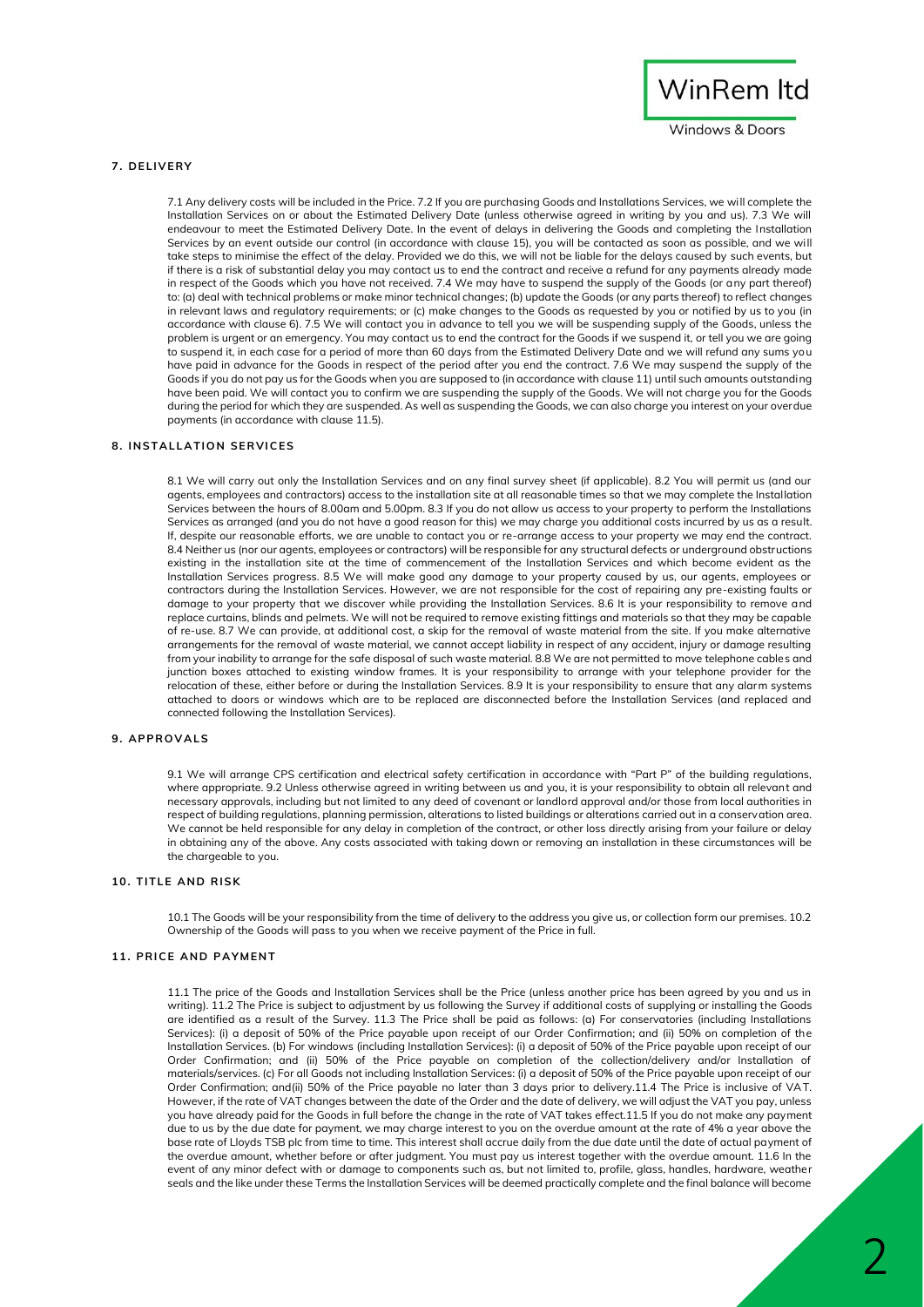

payable. We will accept you withholding a retention of 5% of the outstanding balance of the Price in these circumstances until the defect is resolved, upon which payment of such retained amount is required without delay.

#### **1 2 . DE FE C TI V E G O O DS**

12.1 If you have any questions or complaints about the Goods please contact us in accordance with clause 17. 12.2 We agree to fully investigate any alleged defect notified to us by you provided we have received full payment of all sums due and payable to us by you. 12.3 We will not be responsible for: (a) any colour variation on windows and conservatories made from wood, including when finished wood stains are applied; (b) any imperfections of a minor or insignificant nature; (c) any defect arising from your actions following delivery of the Goods and performance of the Installation Services; (d) any defect arising from your failure to follow our oral or written instructions as to the use and maintenance of the Goods; (e) any defect arising from any alterations or repairs (or attempts to alter or repair) made by you or by someone else at your request; (f) any defect arising as a result of fair wear and tear or wilful damage caused by you; or (g) the Goods' suitability for any particular purpose required by you (whether or not the particular purpose was known or communicated to us). 12.4 We are unable to guarantee that condensation will be eliminated following installation as condensation is a ventilation issue and cannot be resolved unless a free flow of air is allowed to circulate. 12.5 If we deem that the Goods are defective we will (subject to your agreement in writing): (a) provide you with a full or partial refund; (b) replace the Goods; or (c) repair the Goods. 12.6 If 'trade supply only' it is your responsibility to check all frames and corresponding glass sizes fit into the materials, WinRem will not financially compensate for loss of earnings/costs due to boarding up of windows or any replacement parts.

#### **1 3 . O U R LI AB I LI T Y T O Y O U**

13.1 Subject to clause 13.2 below, if we fail to comply with these Terms, we are responsible for loss or damage you suffer that is a foreseeable result of our breach of the Terms or our negligence, but we are not responsible for any loss or damage that is not foreseeable. Loss or damage is foreseeable if they were an obvious consequence of our breach or if they were contemplated by you and us at the time we entered into this contract. 13.2 We only supply the Goods for domestic and private use. If you use the Goods for any commercial, business or re-sale purpose, we will have no liability to you for any loss of profit, loss of business, business interruption, or loss of business opportunity. 13.3 Our total liability to you in respect of all losses arising under or in connection with these Terms or the contract shall not exceed the total amount paid by you under the contract. 13.4 We do not exclude or limit in any way our liability for: (a) death or personal injury caused by our negligence or the negligence of our employees, agents or subcontractors; (b) fraud or fraudulent misrepresentation; and(c) which we cannot exclude or limit our liability under applicable laws.

## **14 HOW WE MAY USE YOUR PERSONAL INFORMATION**

14.1 We will use the personal information you provide to us to: (a) supply the Goods and perform the Installation Services to you; (b) to process your payments for the Goods and Installation Services; and (c) to inform you about similar goods that we provide, but you may stop receiving these at any time by contacting us. 14.2 We will only give your personal information to third parties where the law either requires or allows us to do so.

#### **15. EVENTS OUTSIDE OUR CONTROL**

15.1 We will not be liable or responsible for any failure to perform, or delay in performance of, any of our obligations under these Terms that is caused by events outside our reasonable control. 15.2 An "event outside of our control" includes any act, event, nonoccurrence, omission or accident beyond our reasonable control and includes, in particular (without limitation), the following: (a) civil commotion, civil war, riot, invasion, armed conflict, terrorist attack or threat of terrorist attack, war (whether declared or not) or threat or preparation for war; (b) acts of God, collapse of buildings, fire, explosion, inclement weather, storm, flood, earthquake, subsidence, drought, epidemic or other natural disaster; (c) impossibility of the use of railways, shipping, aircraft, motor transport or other means of public or private transport; (d) impossibility of the use of public or private utility networks; (e) the acts, decrees, legislation, regulations or restrictions of any government; or (f) strikes or labour unrest (other than in relation to our own employees); or (g) default by one of our suppliers or sub-contractors. 15.3 Our obligations under these Terms are suspended for the period that such event outside of our control continues, and we will have an extension of time to perform these obligations for the duration of that period. We will take reasonable steps to bring such an event to a close or to find a solution by which our obligations under these Terms can be performed despite such an event.

## **16. TRANSFER OF RIGHTS AND OBLIGATIONS**

16.1 We may transfer our rights and obligations under these Terms to another organisation. We will always tell you in writing if this happens and we will ensure that the transfer will not affect your rights under these Terms. 16.2 You may not transfer your rights and obligations under these Terms to any other person without our written consent.

## **17. NOTICES AND COMMUNICATIONS**

17.1 If you wish to contact us in writing, or if any clause in these Terms requires you to give us notice in writing (for example, to cancel the contract), you can send this to us by hand or by pre-paid post to WinRem Ltd, Unit 4, Invicta Business Centre, Gillingham, Kent, ME8 6PG, or by email to info@winrem.co.uk. We will confirm receipt of this by contacting you in writing. 17.2 If you wish to contact us by telephone, our contact number is 01634 264490. 17.3 If we have to contact you or give you notice in writing, we will do so by e-mail, by hand, or by pre-paid post to the address or email address you provide to us in the Order.